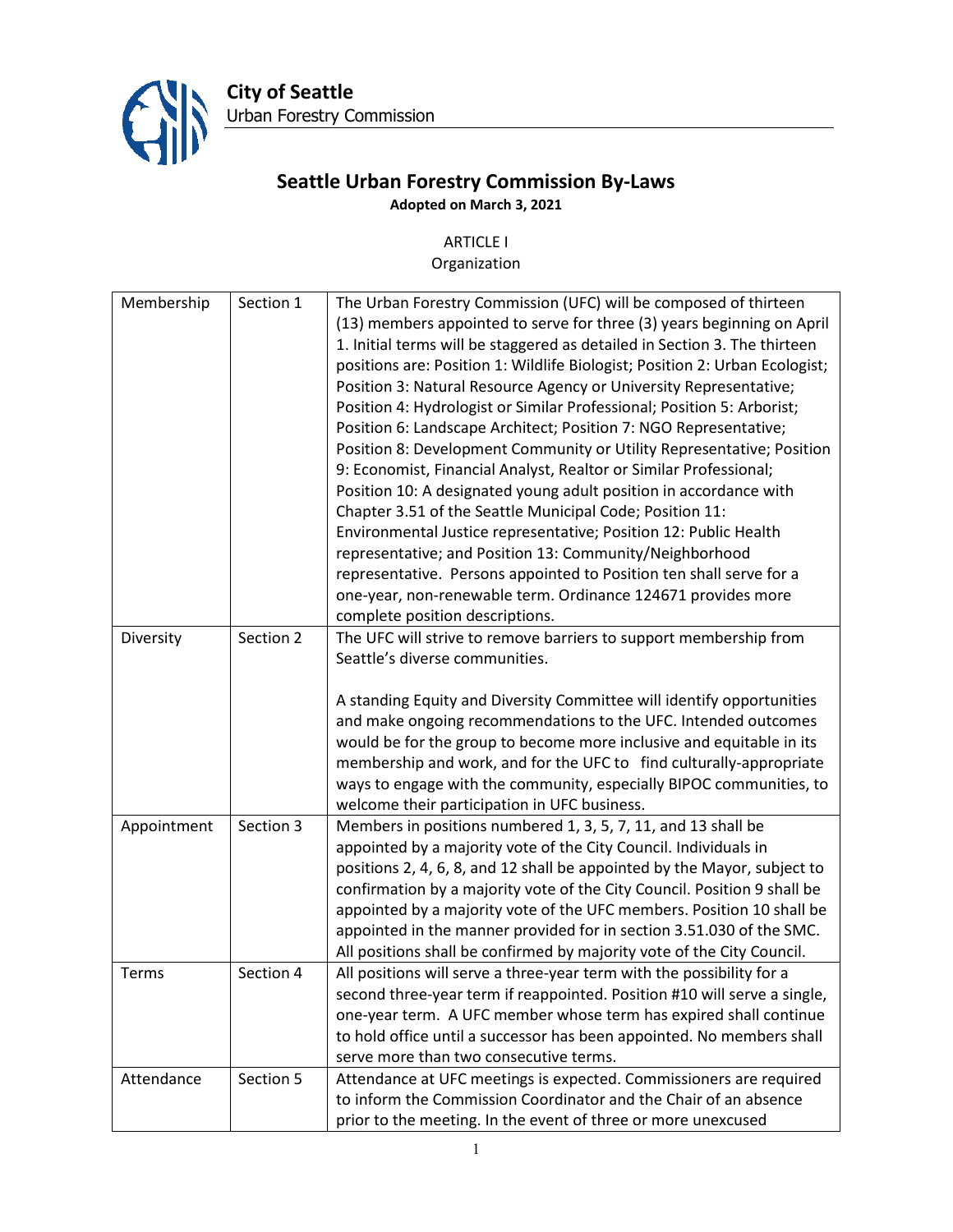|               |            | absences in a year, the Chair can take appropriate action, including,<br>but not limited to, recommending removal from the UFC. |
|---------------|------------|---------------------------------------------------------------------------------------------------------------------------------|
|               |            |                                                                                                                                 |
|               |            | (Notification of an absence prior to the UFC meeting is necessary in                                                            |
|               |            | order to ensure a quorum at UFC meetings).                                                                                      |
| Removal       | Section 6  | The Mayor may remove any appointed member in even numbered                                                                      |
|               |            | positions 2 through 12, subject to confirmation by majority of the City                                                         |
|               |            | Council. City Council may remove any appointed member in odd                                                                    |
|               |            | numbered positions 1 through 11. Position 9 may be removed by a                                                                 |
|               |            | majority vote of Commissioners in positions 1 through 10.                                                                       |
| Compensation  | Section 7  | Members receive no compensation for service on the UFC.                                                                         |
| Extension of  | Section 8  | Terms may be extended to accommodate scheduling and the                                                                         |
| time          |            | confirmation of new UFC appointees.                                                                                             |
| Vacancies     | Section 9  | Vacancies will be filled for unexpired terms in a manner similar to the<br>original appointment.                                |
| Officers      | Section 10 | A Chair and Vice-chair will be annually elected by vote. The Vice-chair                                                         |
|               |            | may act in the position of the Chair when the Chair is not available or                                                         |
|               |            | when the Chair delegates this role to the Vice-chair. If neither is                                                             |
|               |            | available the role of the Chair can be delegated to another                                                                     |
|               |            | Commissioner.                                                                                                                   |
| Duties of the | Section 11 | The Chair shall exercise general supervision over the UFC's business                                                            |
| Chair         |            | and affairs, performing all duties incidental to the office and those                                                           |
|               |            | required by the Charter of the City of Seattle, law, ordinance, and                                                             |
|               |            | these by-laws, as well as those duties that are properly delegated by                                                           |
|               |            | the UFC.                                                                                                                        |
|               |            | The Chair will preside at all meetings and have those powers generally                                                          |
|               |            | assigned such an officer. The Chair will act as spokesperson for the                                                            |
|               |            | Commission and as its representative at meetings with other                                                                     |
|               |            | organizations and committees unless such representation is otherwise                                                            |
|               |            | authorized by the UFC. The Chair may, however, delegate to any UFC                                                              |
|               |            | member performance of any duties imposed by this section. No                                                                    |
|               |            | pronouncement made as spokesperson or representative will obligate                                                              |
|               |            | or commit the UFC except as provided by these by-laws or unless                                                                 |
|               |            | authorized by the UFC.                                                                                                          |
|               |            | The Chair will work with the UFC Coordinator in setting agendas,                                                                |
|               |            | follow up briefings, and other administrative work.                                                                             |
| Committees    | Section 12 | The UFC, by resolution adopted by a majority of Commissioners, may                                                              |
|               |            | designate or appoint one or more standing or ad-hoc Committees,                                                                 |
|               |            | including an Administrative Committee and a Diversity and Equity                                                                |
|               |            | Committee. Each Committee shall consist of two or more                                                                          |
|               |            | Commissioners, but not more than six commissioners (in order to not                                                             |
|               |            | trigger Open Public Meetings Act) and may include other individuals to                                                          |
|               |            | provide specific expertise who are not Commissioners. Such individuals                                                          |
|               |            | shall have appropriate qualifications and serve in an advisory capacity.                                                        |
| Chair Ex-     | Section 13 | Committees will regularly report back to the group as a whole.<br>The Chair serves ex-officio on all Committees.                |
| officio       |            |                                                                                                                                 |
|               |            |                                                                                                                                 |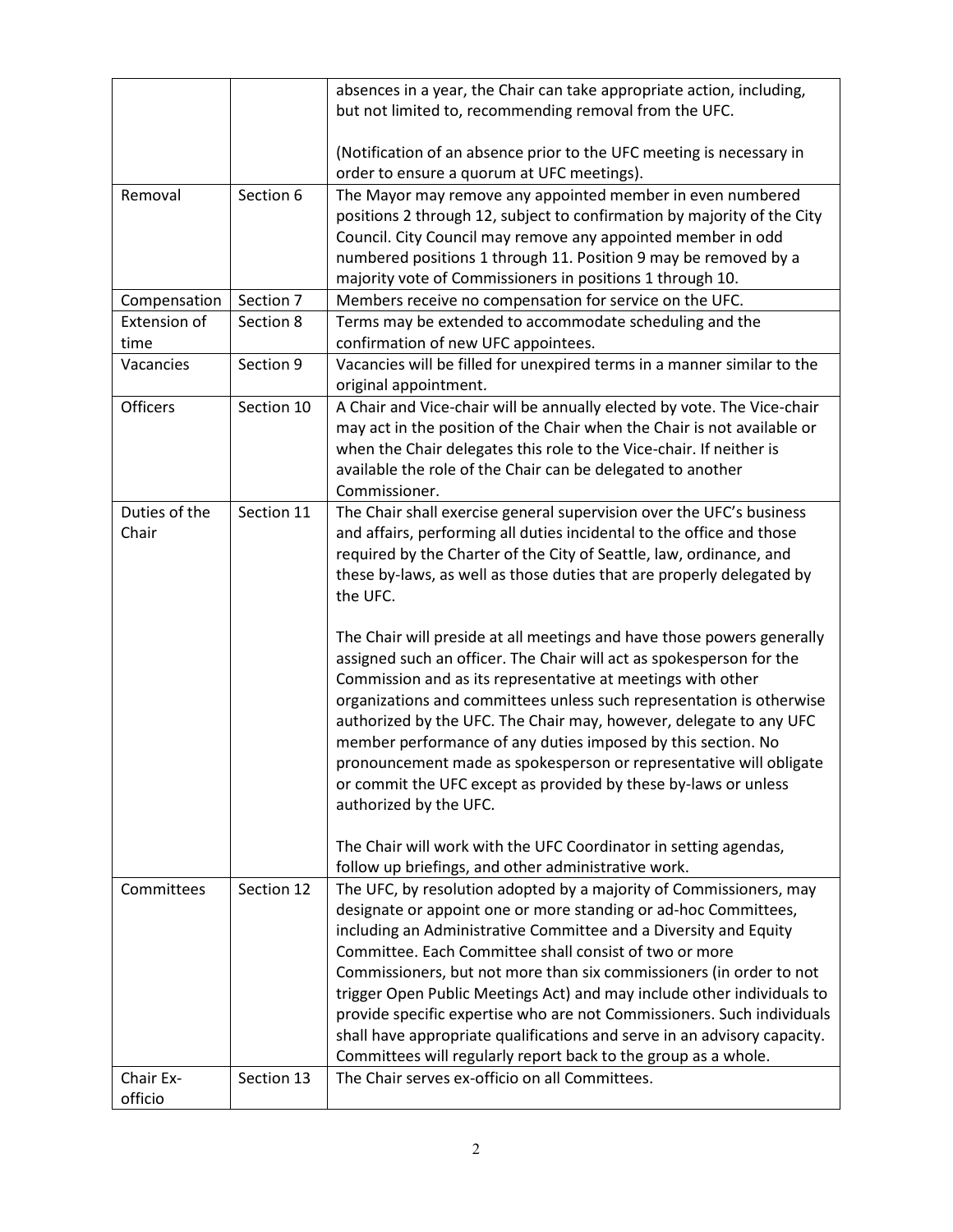| Act as body | Section 14 | The UFC acts as a body in making its decisions and announcing them.<br>No member may use agency letterhead or speak or act for the UFC<br>without prior authorization from the Chair.                                                            |
|-------------|------------|--------------------------------------------------------------------------------------------------------------------------------------------------------------------------------------------------------------------------------------------------|
| Address     | Section 15 | The physical address of the UFC shall be:<br>Office of Sustainability and Environment<br>City of Seattle<br>Mailing address:<br>P.O. Box 94729<br>Seattle, WA 98124-4729<br>Street address:<br>700 Fifth Avenue, Suite 1868<br>Seattle, WA 98124 |

# ARTICLE II

#### Meetings

| Public<br>meetings | Section 1 | All meetings of the UFC, except those at which personnel matters will be<br>discussed, will be open to the public.                                                                                                                                                                                                                                                                                                                                                                                                                                       |
|--------------------|-----------|----------------------------------------------------------------------------------------------------------------------------------------------------------------------------------------------------------------------------------------------------------------------------------------------------------------------------------------------------------------------------------------------------------------------------------------------------------------------------------------------------------------------------------------------------------|
| <b>Meetings</b>    | Section 2 | Regular meetings of the UFC will be held on the first and second<br>Wednesday of each month in a publicly accessible location that will be<br>noted in the UFC website. The UFC will strive to provide a continued<br>remote participation/call in option for the public and commissioners. In<br>the event a change in location is necessary, effort will be made to inform<br>the public in advance. Additional meetings may be scheduled as<br>necessary. The City will make reasonable accommodation, upon request,<br>for people with disabilities. |
|                    |           | Special meetings of the UFC may be held whenever and wherever the<br>UFC may determine. The Chair may call such meetings. The Chair will<br>issue such a call upon the request of seven (7) or more UFC members.                                                                                                                                                                                                                                                                                                                                         |
|                    |           | Committee meetings will be held in City offices unless reason exists to<br>hold them at another location. Meetings will be scheduled in advance<br>by the Committee Chair. An agenda will be prepared at the direction of<br>the Chair and in consultation with staff and its substance conveyed to all<br>Commissioners.                                                                                                                                                                                                                                |
|                    |           | UFC meetings will comply with requirements of the Open Public<br>Meetings Act (RCW 42.30).                                                                                                                                                                                                                                                                                                                                                                                                                                                               |
|                    |           | It shall not be a violation of the Open Public Meetings Act requirements<br>for a majority of the UFC members to travel together or gather for<br>purposes other than a regular meeting or a special meeting provided<br>that take no action as defined in the Open Public Meetings Act.<br>Commissioners may form subcommittees of fewer than six members to<br>participate in discussions with City Departments without triggering Open<br>Public Meetings Act.                                                                                        |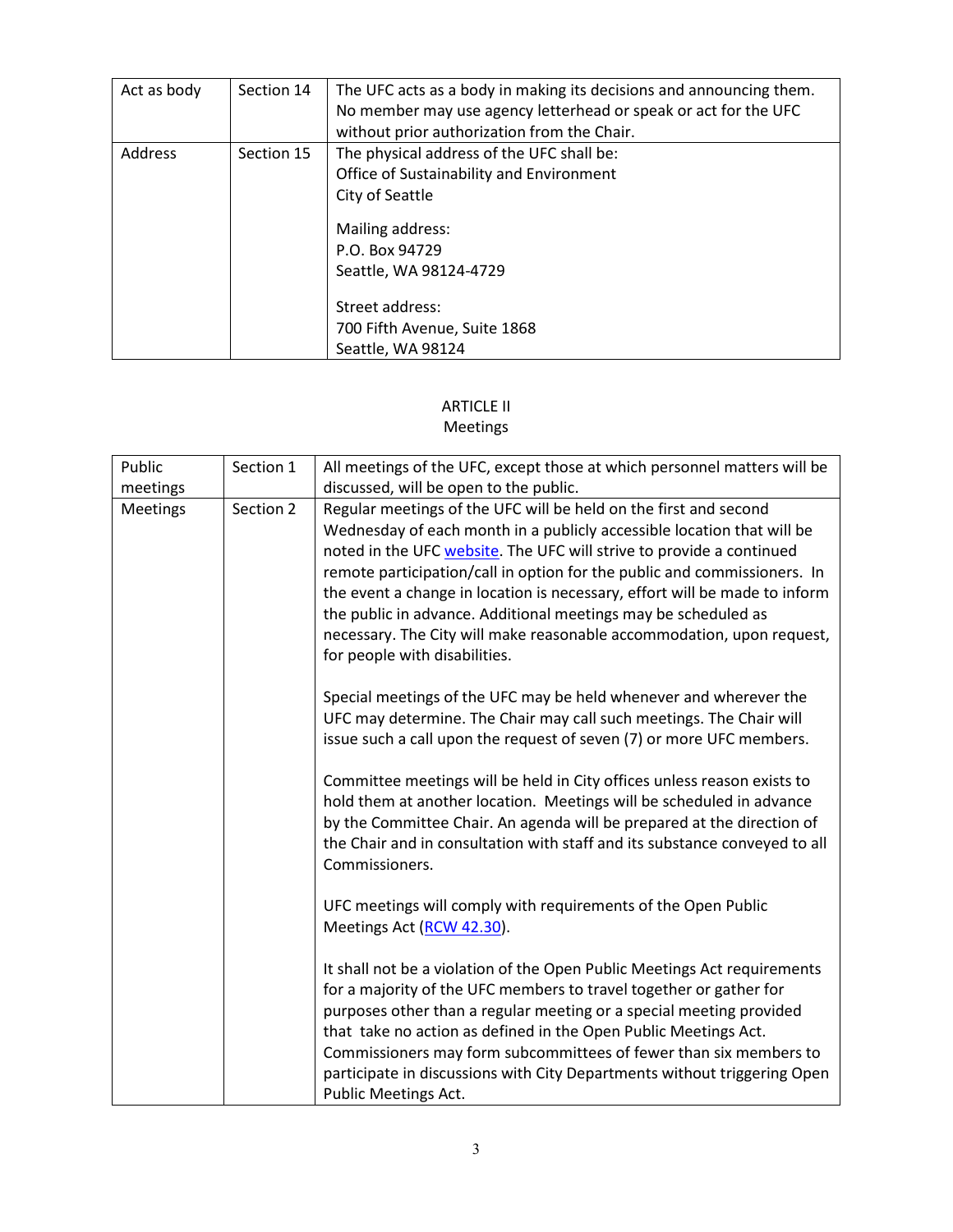| Agenda and<br>Notice for<br>Public<br><b>Meetings</b>                  | Section 3 | The Chair, with support from staff, will prepare an agenda for each<br>public meeting, prior to the meeting. Additional agenda items may be<br>proposed by any member of the UFC, subject to the approval of the<br>Chair. However, during the meetings, the UFC may only change the<br>agenda with consent of the majority of Commissioners present.<br>Commissioners will receive notice and agendas prior to each scheduled<br>UFC meeting.<br>Staff will make reasonable effort to post all meeting notices, current<br>agendas, and available documents noted in the agendas on the UFC<br>website. Staff will maintain a list of interested members of the<br>community and make reasonable effort to send advance notice of<br>scheduled meetings to this list. |
|------------------------------------------------------------------------|-----------|------------------------------------------------------------------------------------------------------------------------------------------------------------------------------------------------------------------------------------------------------------------------------------------------------------------------------------------------------------------------------------------------------------------------------------------------------------------------------------------------------------------------------------------------------------------------------------------------------------------------------------------------------------------------------------------------------------------------------------------------------------------------|
|                                                                        |           | The Chair may adjust for good and sufficient reason, the regular<br>convening time of meetings and hearings as set forth in these by-laws.<br>Reasonable effort will be made to advise, at least 24 hours in advance of<br>adjusted convening time, each UFC member and the public.                                                                                                                                                                                                                                                                                                                                                                                                                                                                                    |
| Request for<br>advice from<br>Council or<br>Executive<br><b>Branch</b> | Section 4 | Requests for a UFC letter, analysis, advice, or recommendation from City<br>Council or Executive Branch will be addressed to the entire UFC. Such<br>requests shall receive priority for placement on the agenda.                                                                                                                                                                                                                                                                                                                                                                                                                                                                                                                                                      |
| Quorum                                                                 | Section 5 | A majority of the current members of the UFC constitute a quorum in<br>UFC meetings. In committee meetings, the majority of all committee<br>members are a quorum. Provided there is a quorum, a majority of those<br>present are required to ratify a vote.                                                                                                                                                                                                                                                                                                                                                                                                                                                                                                           |
| Voting                                                                 | Section 6 | Each UFC member is entitled to one vote. Provided a quorum is present<br>at the meeting, all UFC action shall require a motion, a second, and a<br>majority vote of members present.<br>The UFC will strive for consensus. When consensus is not reached and an<br>action is approved by majority vote, dissenting member(s) may submit a<br>minority report to the Chair. The minority report will be forwarded to<br>the Council, the Executive Branch, and the public along with any letter,<br>analysis, advice, and recommendation or similar submitted by the UFC.                                                                                                                                                                                               |
| Public<br>Comment                                                      | Section 7 | Public comment can be offered at the beginning and/or the end of each<br>meeting. Each speaker will be limited to three (3) minutes. If more than<br>one member of the public from a particular group has requested to<br>speak, the group must select one representative of the group to present<br>the group's view. In such case, the group's representative will be<br>allowed five (5) minutes to speak.<br>The Chair will recognize those individuals who signed up to speak and<br>will enforce the appropriate time limits. Speakers should preface their<br>remarks by stating their first and last names, where they live, and where<br>they work. Public comments made at meetings must be related to the<br>issues on the agenda for that meeting.         |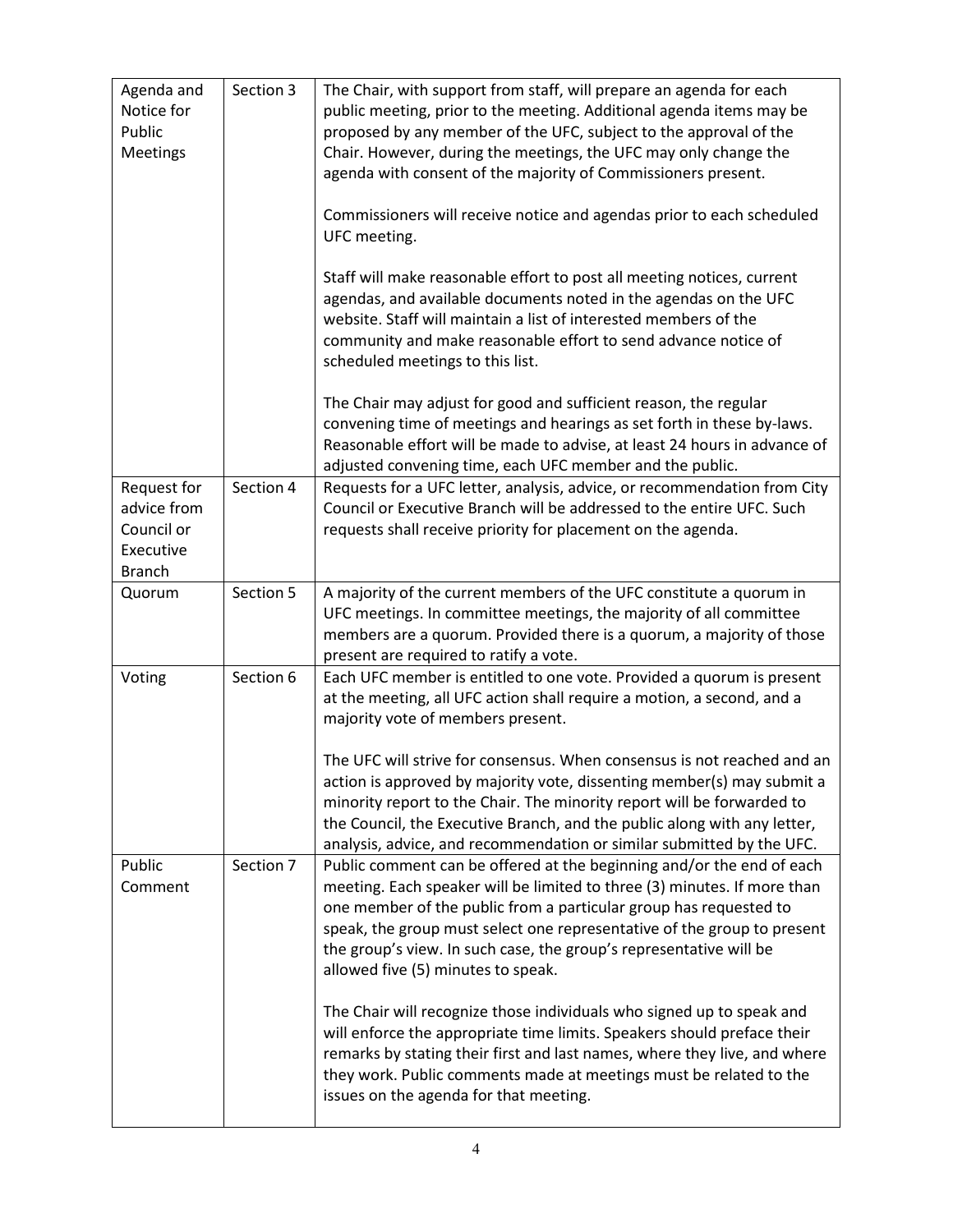|           |           | Written comments will also be accepted and should be directed to UFC<br>Coordinator at the Office of Sustainability & Environment (OSE). |
|-----------|-----------|------------------------------------------------------------------------------------------------------------------------------------------|
|           |           | The Chair has the right to exercise discretion in the implementation of                                                                  |
|           |           | this section.                                                                                                                            |
| Protocols | Section 8 | The UFC shall adopt Protocols to guide the Commission's and the                                                                          |
|           |           | Commission's Coordinator work. See Article VI.                                                                                           |

| <b>ARTICLE III</b>                 |
|------------------------------------|
| Records, publications, and reports |

| Records   | Section 1 | All records of the UFC will be open to public inspection.                                                                                                                                                                                                                                           |
|-----------|-----------|-----------------------------------------------------------------------------------------------------------------------------------------------------------------------------------------------------------------------------------------------------------------------------------------------------|
| Annual    | Section 2 | The UFC Chair or their designee will annually report to the Mayor and                                                                                                                                                                                                                               |
| report    |           | City Council outlining the UFC's goals and objectives, and progress                                                                                                                                                                                                                                 |
|           |           | toward achieving them; describing its programs and the amount of                                                                                                                                                                                                                                    |
|           |           | business transacted.                                                                                                                                                                                                                                                                                |
|           |           | Members of the UFC will be given an opportunity to review the draft of<br>the annual report.                                                                                                                                                                                                        |
| Committee | Section 3 | The Administrative Committee and the Equity and Diversity Committee                                                                                                                                                                                                                                 |
| work      |           | will provide annual briefings of activities to the full UFC.                                                                                                                                                                                                                                        |
| Minutes   | Section 4 | Minutes of all regular UFC public meetings will be promptly recorded,                                                                                                                                                                                                                               |
|           |           | maintained, posted on the UFC website, available for public inspection,                                                                                                                                                                                                                             |
|           |           | and shared with the UFC mailing list via the UFC bulletin.                                                                                                                                                                                                                                          |
|           |           | Meeting minutes will list the members present and consist primarily of a<br>summary of discussion and record of action taken. Minutes in draft form<br>for any particular meeting will be forwarded to each UFC member prior<br>to the subsequent meeting for appraisal and action/adoption at such |
|           |           | subsequent meeting.                                                                                                                                                                                                                                                                                 |

#### ARTICLE IV Adoption and revision of By-laws

| Adoption | Section 1 | The UFC will adopt these by-laws for the conduct of its business. Copies |
|----------|-----------|--------------------------------------------------------------------------|
|          |           | of such by-laws shall be made available for public inspection.           |
| Rules    | Section 2 | The rules contained in Robert's Rules of Order Newly Revised will govern |
|          |           | this UFC in all cases to which they are applicable and in which they are |
|          |           | not inconsistent with these by-laws.                                     |
| Revision | Section 3 | These by-laws, as adopted by the UFC, may be revised or amended at       |
|          |           | any regular meeting by a vote of at least two-thirds (2/3) of the        |
|          |           | members of the UFC, provided that notification of such proposed          |
|          |           | revision or amendment had been made to Commissioners thirty (30)         |
|          |           | days prior to vote.                                                      |

#### ARTICLE V Ethics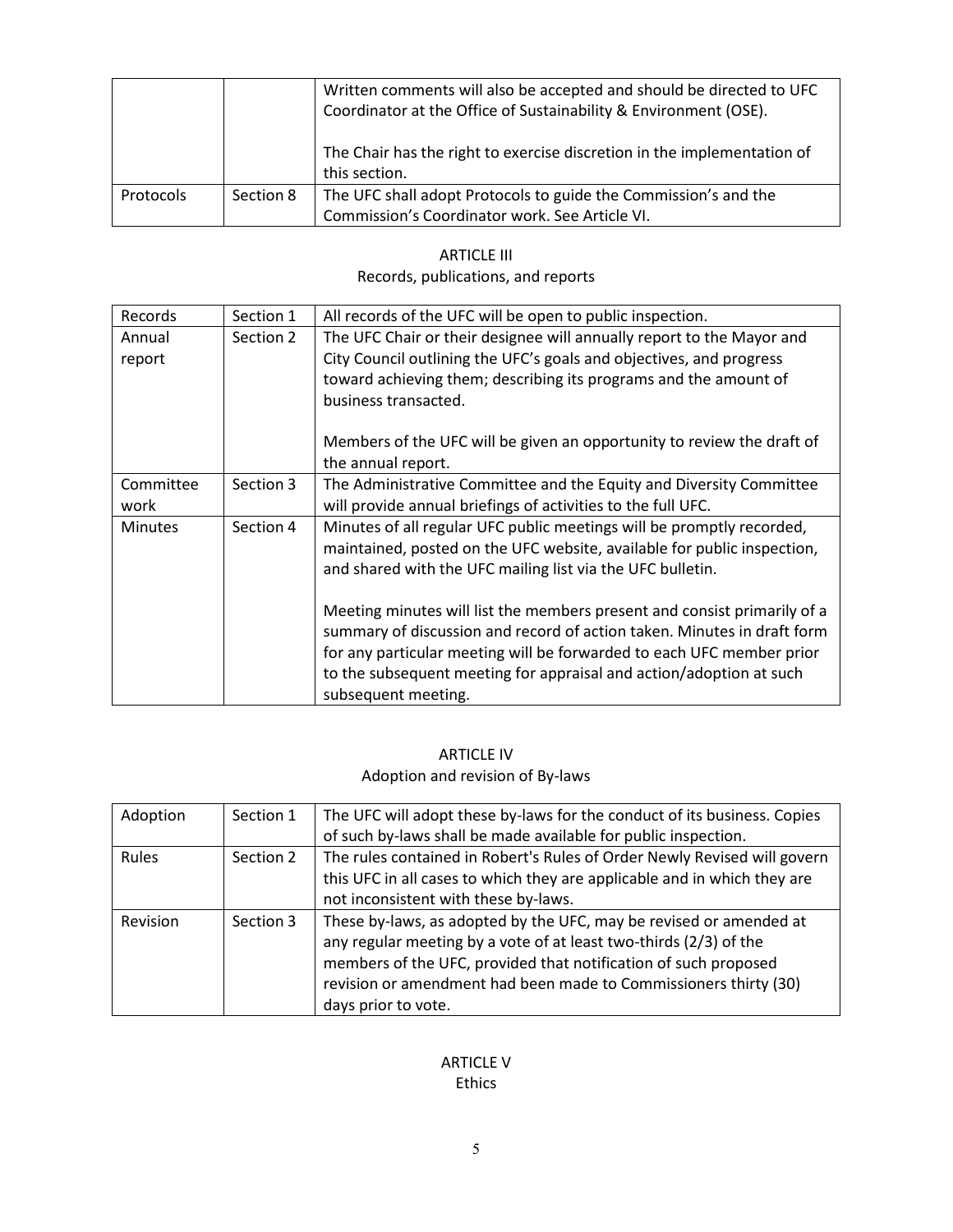| City Code of<br>Ethics | Section 1 | The UFC complies with the provisions of the Seattle Ethics code.                                                                                                                                                                                                                                                            |
|------------------------|-----------|-----------------------------------------------------------------------------------------------------------------------------------------------------------------------------------------------------------------------------------------------------------------------------------------------------------------------------|
| Expectations           | Section 2 | Commissioners shall conduct themselves in a manner consistent with<br>the Seattle Code of Ethics which is appended to these bylaws. This<br>includes behaving in a civil manner towards each other, staff, and<br>members of the public.<br>Any conflict arising between members of the UFC will be resolved<br>internally. |

# ARTICLE VI

#### Commission protocols

| Coordinator    | Section 1 | The Seattle Office of Sustainability & Environment's Urban Forestry        |
|----------------|-----------|----------------------------------------------------------------------------|
| protocols      |           | Advisor will serve as the UFC Coordinator.                                 |
|                |           |                                                                            |
|                |           | The Coordinator will follow the Coordinator Protocols adopted by the       |
|                |           | Commission on January 13, 2021 (enclosed)                                  |
| Briefing and   | Section 2 | The UFC will utilize the briefing and letter writing guidelines adopted on |
| letter writing |           | February 10, 2021 (enclosed)                                               |
| guidelines     |           |                                                                            |

# **Coordinator Protocols**

Adopted on January 13, 2021

The Urban Forestry Commission's (Commission) mandate is to advise the Mayor and City Council concerning the establishment of policy and regulations governing the protection, management, and conservation of trees and vegetation in the city of Seattle.

The following protocols will guide the work of the Commission and Commission Coordinator (Coordinator):

#### **I. General Commission support**

The Coordinator will spend up to 25 hours per month to support the Commission with the following tasks:

- 1. Produce, in coordination with the Commission chair, meeting agendas.
- 2. Produce, at the Commission's request, initial drafts for letters of recommendation, Annual Report, annual work Plan, or other Commission documents.
- 3. Interface with City's Urban Forestry Core Team, Urban Forest Interdepartmental Team (IDT), City department staff, and other relevant organizations to schedule Commission briefings.
- 4. Provide computer and projector, or other technology, to facilitate presentations during Commission meetings.
- 5. Request relevant supporting materials and make electronic and/or hard copies available to Commissioners.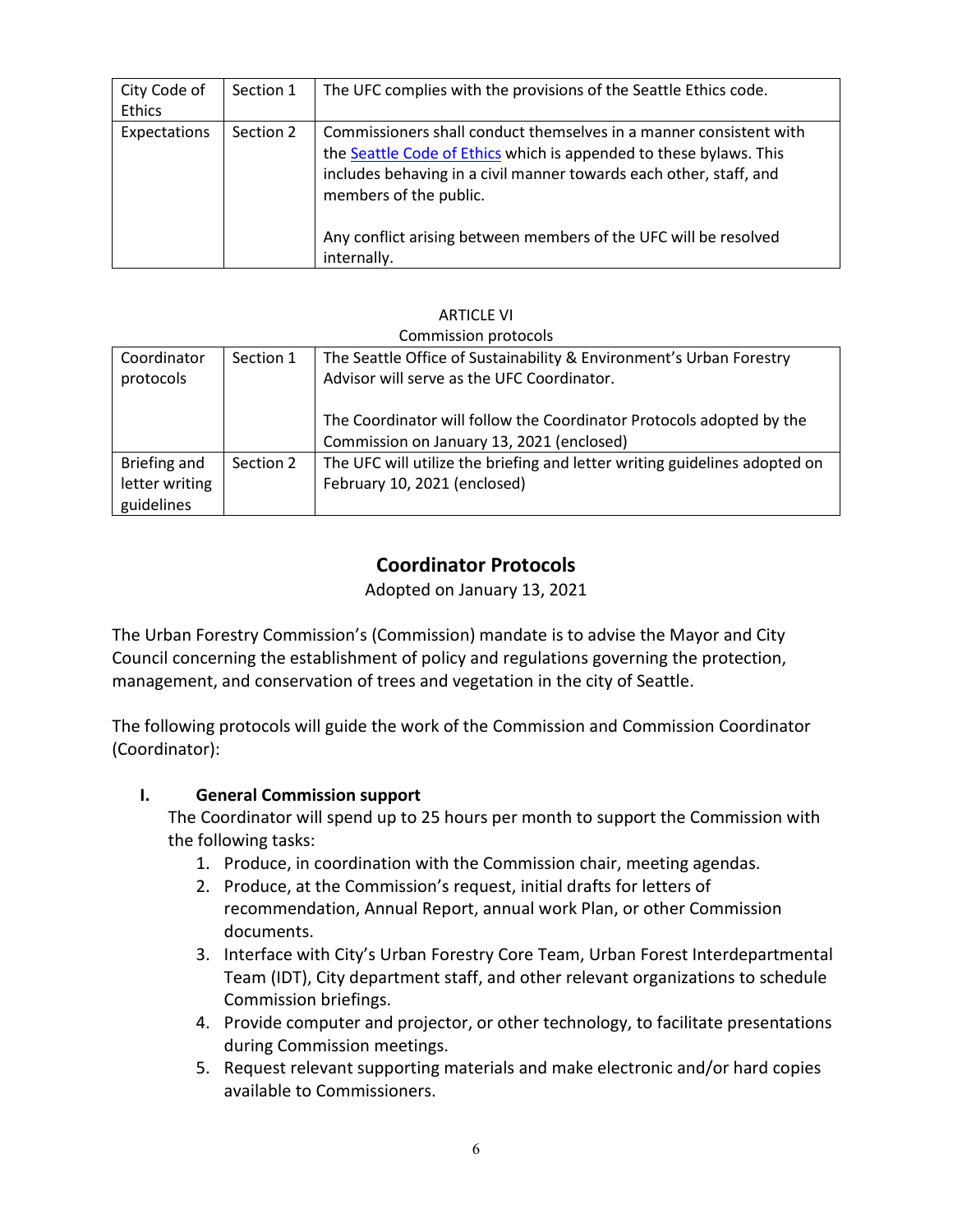- 6. Record Commission meetings and produce meeting summaries, for review and adoption by the Commission.
- 7. Support Commission efforts to incorporate the City's Race and Social Justice Initiative principles into its work.
- 8. Manage and update the Commission's website, including posting meeting materials and recordings.
- 9. Ensure meetings and meeting materials are accessible based on Americans with Disabilities Act (ADA) requirements.
- 10. Coordinate internal and external Commission communications as to comply with Open Public Meetings Act.
- 11. Coordinate tours, trainings, or other Commission activities.
- 12. Organize the annual Urban Forestry Commission/Urban Forest Interdepartmental Team working meeting.
- 13. Run recruitment processes for Commission members in coordination with City Council and Mayor's Office staff.
- 14. Facilitate meetings with the Mayor's Office and Councilmembers.

## **II. City department coordination**

Departments will be encouraged to brief the Commission on their urban forestry work and discuss issues and potential recommendations. The Coordinator will:

- 1. Keep City departments abreast of Commission issue development.
- 2. Ensure City departments have an opportunity to brief the Commission on issues that impact their urban forestry work.
- 3. Engage City departments to review and comment on draft Commission recommendations before they are voted on by the Commission, if possible, considering timing circumstances that might require a fast-tracked adoption of a recommendation. The intent is to promote dialogue and partnership with City departments.
- 4. Facilitate ongoing communication between the Commission and City departments.

#### **III. Commission communications/recommendations**

The Coordinator will:

- 1. Produce draft Commission communications and letters of recommendation when assigned by the Commission.
- 2. Distribute hard and electronic copies of the Commission's communications.
- 3. All draft recommendations will include the following disclaimer at the top of the document:

## **MATERIAL PREPARED FOR DISCUSSION BY THE URBAN FORESTRY COMMISSION. THIS DELIBERATIVE DOCUMENT DOES NOT REFLECT THE OPINION OF THE URBAN FORESTRY COMMISSION AND MAY OR MAY NOT MOVE FORWARD TO VOTE.**

# **Briefing coordination and letter drafting guidelines**

Revised and adopted on February 10, 2021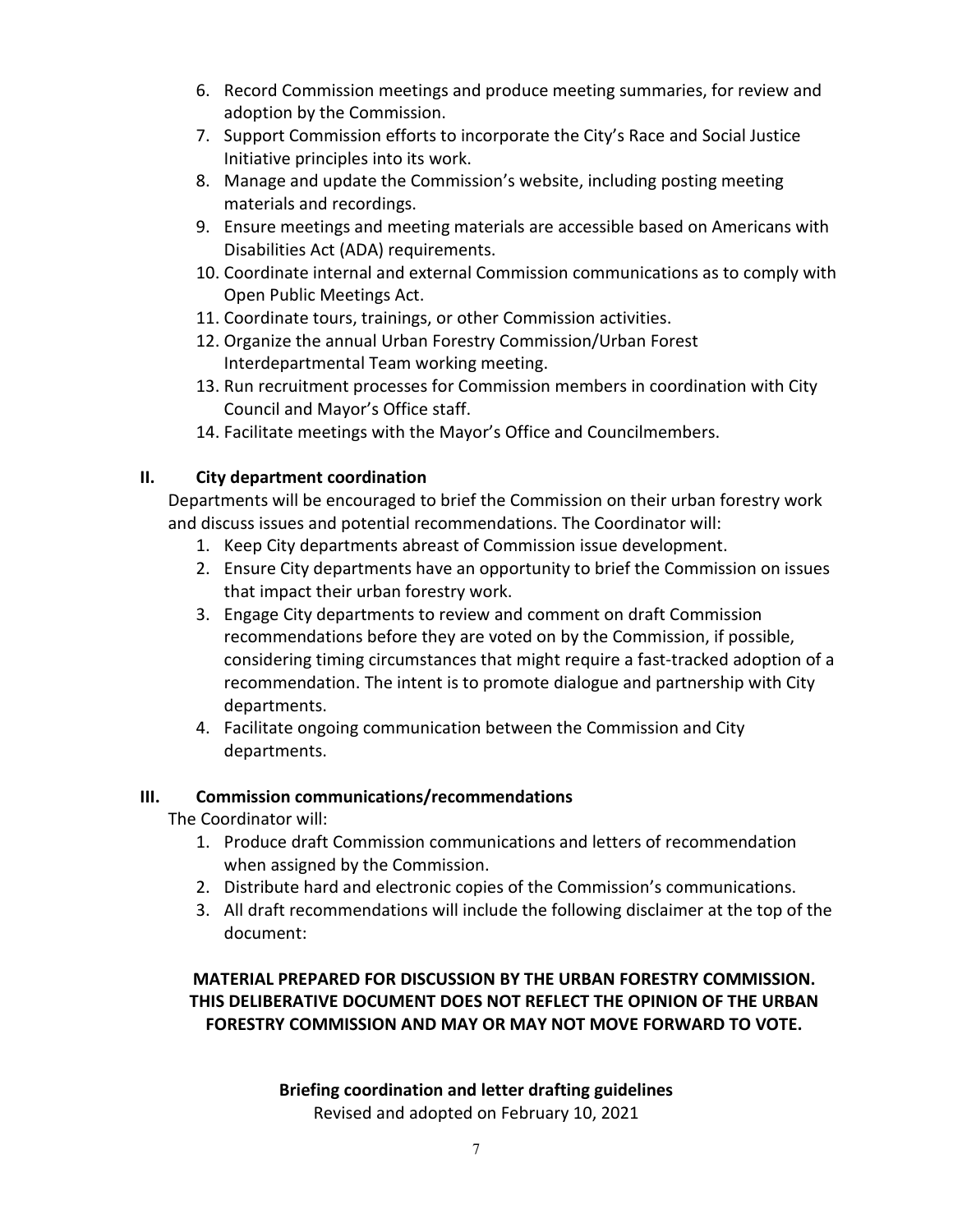## **1. Presenter Prompts:**

Purpose: The purpose of these prompts is to help clarify the intent of briefings and give Urban Forestry Commission (UFC) discussion some structure. The purpose is not to give strict guidelines on presentation but rather, share some ideas of how the presentation may be useful to both guests and the UFC. When requesting a presentation/briefing, the UFC will clearly state their interest in the subject and expectations. This will assist the UFC Coordinator in enticing people to prepare briefings/presentations to the UFC.

Procedure: Prior to the briefing, as part of the introduction, the UFC coordinator will clarify who requested the briefing. Meeting minutes will specifically reference these prompts, if presenter addresses them. UFC will then compile highlights for inclusion in the Annual Report.

Prompt Suggestions: Guests briefing the UFC will be asked to consider the following as part of their presentation or discussion:

## 1.1. City of Seattle Staff:

- o Was the presenter asked by UFC to give a briefing on a topic? (clarify whether or not has presented before).
- o Is this a new topic? If so, what lead to the need/creation of it?
- $\circ$  How does this work relate to the protection and enhancement of Seattle's urban forest and environment, including trees, vegetation, and wildlife? Regarding the urban forest:
	- o What challenges are there related to this work?
	- o What successes are there related to this work?
	- o What future opportunities exist for protecting and expanding the urban forest related to this work?
- $\circ$  If this is a continued effort, what has changed since last year (or last visit if presented prior) regarding the topic? Changes can include new guidelines, staffing levels, budget levels, scope of work, etc.
- o What impact has the UFC input had on the work? A challenge to this is understanding what documents and briefings have occurred prior to this. Changes in staff may result in institutional knowledge loss.
- $\circ$  How does the topic affect the City's policy or regulations for the urban forest?
- o How has this effort incorporated the City's Race and Social Justice Initiative goals?
- o How does this effort contribute to a more equitable and just city?

#### 1.2. External to City Guests:

- o All of the above, plus:
- o How could the UFC help?

#### **2. Post-presentation discussion:**

Immediately following the briefing, the UFC will spend about 10 minutes debriefing. Each Commissioner will have the opportunity to either comment or pass. If discussion exceeds the allotted time, additional time can be reserved at a later meeting for continued discussion if warranted. Commissioners will be asked to consider: